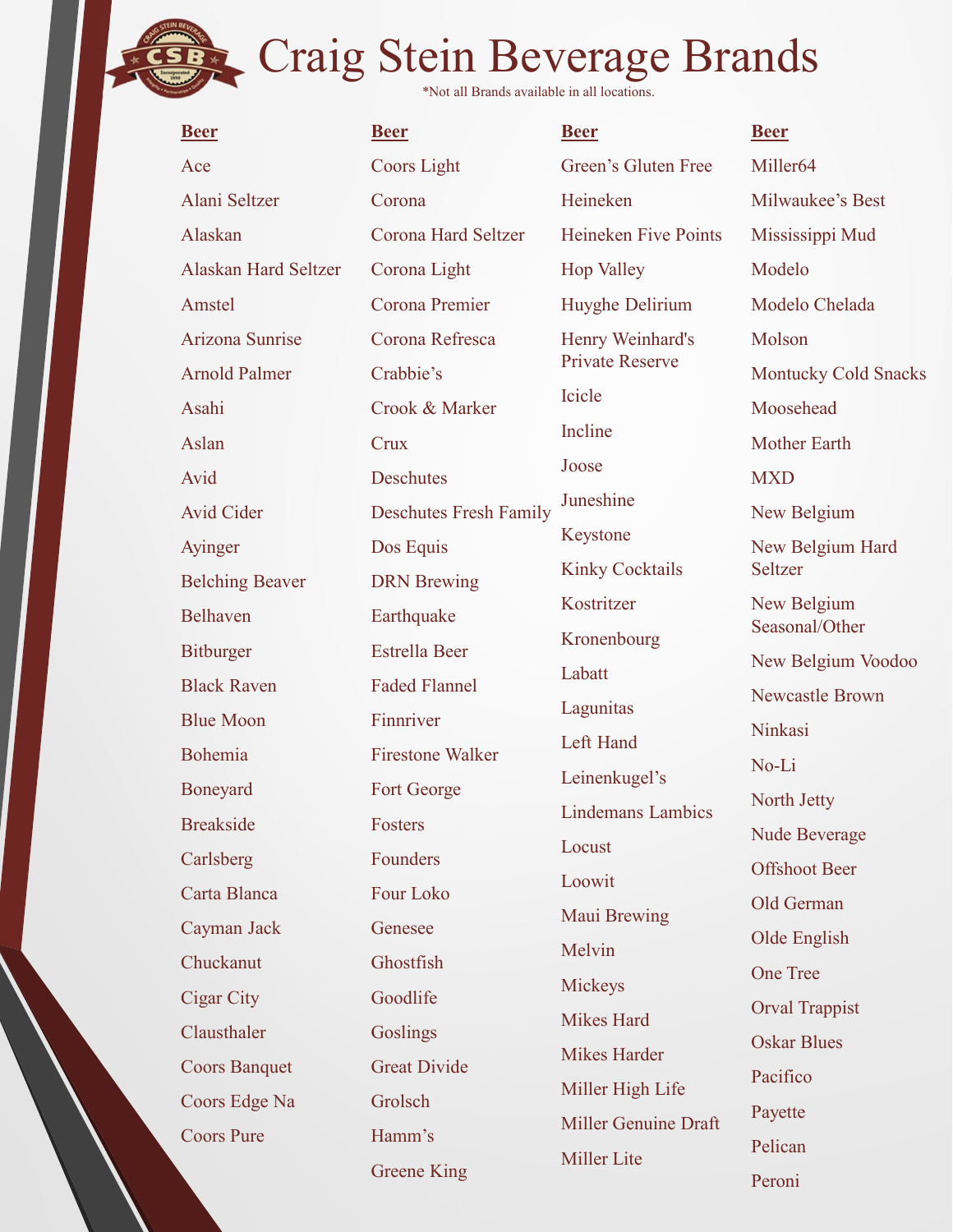| <b>Beer</b>                 | <b>Beer</b>                     | <b>Wine</b>               | <b>Wine</b>               |
|-----------------------------|---------------------------------|---------------------------|---------------------------|
| pFriem                      | Sunriver                        | A Telleria                | Artista                   |
| Pilsner Urquell             | <b>Suzie's Hard Seltzer</b>     | A To Z                    | Astica                    |
| Pinkus Organics             | Tecate                          | Acacia                    | Astoria                   |
| Pyramid                     | The Bruery                      | Acrobat                   | Avaline                   |
| <b>Red Stripe</b>           | <b>Three Creeks</b>             | Agavida                   | Badia                     |
| Redd's                      | Topo Chico Hard Seltzer Alamos  |                           | <b>Ballatore</b>          |
| Rekorderlig                 | <b>Trappistes Rochefort</b>     | Albertoni                 | <b>Bandit</b>             |
| Reuben's                    | Traquair                        | Alevin                    | <b>Barefoot</b>           |
| Saigon Export               | Victoria                        | Alexandria Nicole         | <b>Barnard Griffin</b>    |
| <b>Salmon River</b>         | <b>Vizzy</b>                    | Alki                      | <b>Barnett</b>            |
| <b>Samuel Smith</b>         | Wallace                         | Allegrini                 | Bartenura                 |
| Sapporo                     | Wasatch                         | Almarada                  | Bartles & Jaymes          |
| Schofferhofer               | Weihenstephan                   | Alta Luna                 | <b>Bear Flag</b>          |
| Seagram's                   | Wells                           | <b>Altered Dimensions</b> | <b>Bears</b> Lair         |
| <b>Sharps</b>               | <b>Westmalle Trappist</b>       | Altesino                  | <b>Beaulieu Vineyards</b> |
| Shiner                      | White Claw                      | Altovinum                 | <b>Beauty In Chaos</b>    |
| Sierra Nevada               | Wild Basin                      | Amelia                    | Bella Bolle               |
| Simply Idaho                | Wild Ride                       | Andre                     | Bella Sera                |
| <b>Sisters Hard Seltzer</b> | Winger Bros Brewing-            | Anew                      | Belposto                  |
| <b>Sockeye Beer</b>         | <b>Squatters</b>                | Antica                    | Benaccetto                |
| Sol                         | Winger Bros Brewing-<br>Wasatch | Antinori                  | Bergstrom                 |
| Sol Limon Y Sal             | Young's                         | Antucura                  | Beringer                  |
| Squatters                   | Zundert                         | Apothic                   | <b>Bernardus</b>          |
| <b>Stack</b>                | <b>Wine</b>                     | <b>Arbor Mist</b>         | Bertani                   |
| <b>Steel Reserve</b>        | 1000 Stories                    | <b>Archery Summit</b>     | <b>Bev</b>                |
| <b>Stone</b>                | 14 Hands                        | Argento                   | <b>Big Fire</b>           |
| <b>Strainge Beast Hard</b>  | 1849                            | Argiano                   | <b>Billaud Simon</b>      |
| Kombucha                    | 1924                            | Argiolas                  | Bishop's Peak             |
| Strongbow                   | 7 Moons                         | Argyle                    | <b>Black Box</b>          |
|                             | A By Acacia                     | Ariel                     | <b>Black Pearl</b>        |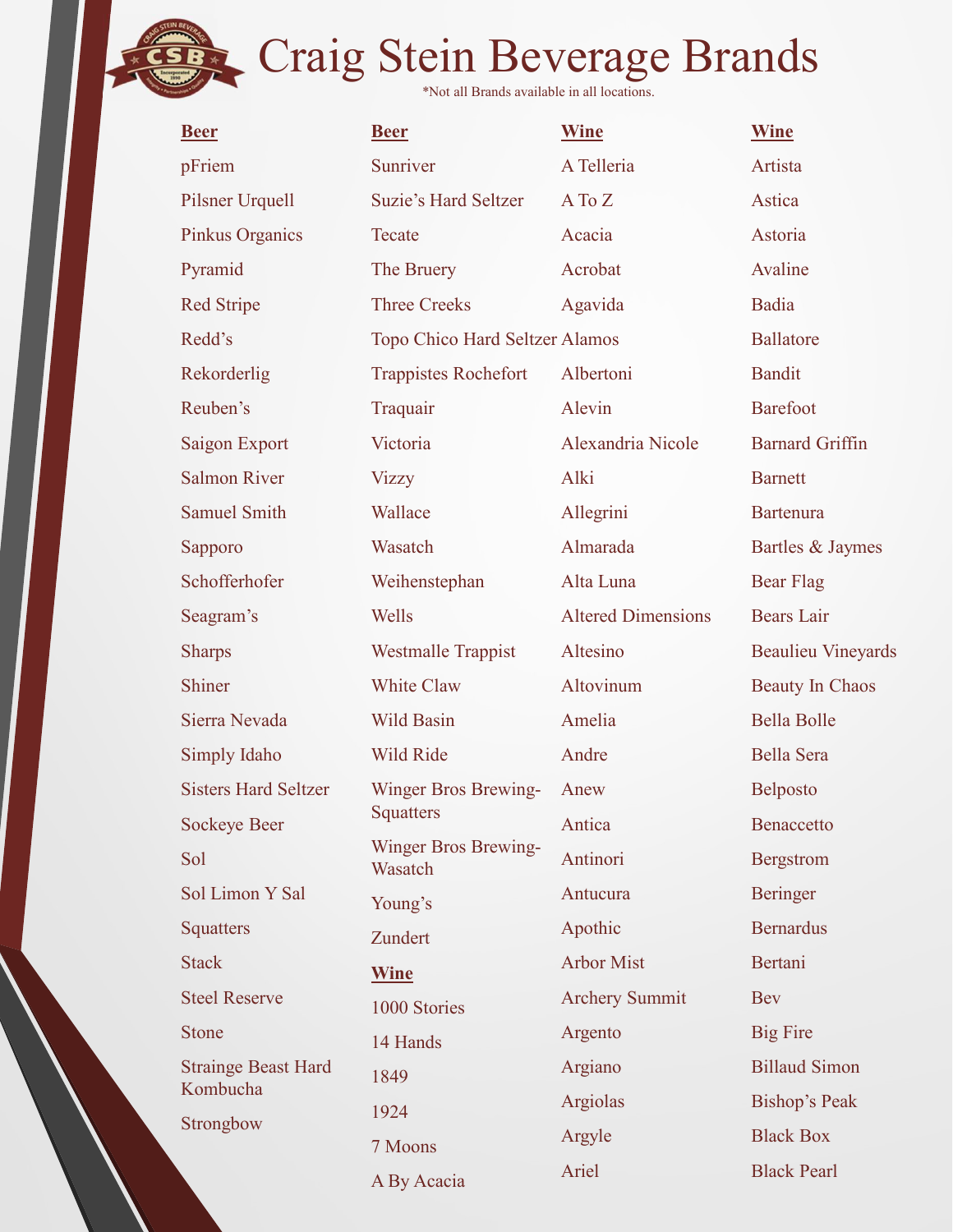| <b>Wine</b>           | <b>Craig Stein Beverage Brands</b><br>*Not all Brands available in all locations.<br><b>Wine</b> | <b>Wine</b>                    | <b>Wine</b>           |
|-----------------------|--------------------------------------------------------------------------------------------------|--------------------------------|-----------------------|
| <b>Black Stallion</b> | <b>By Coastal</b>                                                                                | Chateau De Bligny              | Cortonesi La Mannella |
| <b>Blackstone</b>     | <b>Cade Estate Winery</b>                                                                        | Chateau De Fontenille          | <b>Crafters Union</b> |
| <b>Blanc De Bleu</b>  | California Collection                                                                            | Chateau D'Esclans              | <b>Crane Lake</b>     |
| <b>Blue Moon Wine</b> | Camigliano                                                                                       | <b>Chateau Fuisse</b>          | <b>Creative Juice</b> |
| <b>Blue Nun</b>       | Campo Viejo                                                                                      | Chateau Lafayette              | Cribari               |
| Bodega Noemia         | <b>Can Feixes</b>                                                                                | Chateau Rouanne                | Cruz Garcia           |
| Boekenhootskloof      | <b>Canoe Ridge</b>                                                                               | Chateau Souverain              | Cupcake               |
| <b>Bogle</b>          | Canyon Road                                                                                      | Chateau St. Sulpice            | <b>Curious Beasts</b> |
| Boneshaker            | Caparzo                                                                                          | Chateau Ste. Michelle          | Cusumano              |
| Bonterra              | Carlo Rossi                                                                                      | Chateau Ste. Michelle          | Cuvaison              |
| <b>Boones</b>         | Carnivor                                                                                         | Elements                       | Da Luca               |
| <b>Borne Of Fire</b>  | Casa Ferreirinha                                                                                 | Chateau Tanunda                | Daily's               |
| <b>Borsao</b>         | <b>Casas Del Bosque</b>                                                                          | Chi Chi's-Wine                 | Damilano              |
| <b>Bota Box</b>       | Casillero Del Diablo                                                                             | <b>Chimney Rock</b>            | Dancing Bull          |
| Bottega Vinaia        | Castellare                                                                                       | Chocovine                      | Daou Vineyards        |
| <b>Box Wize</b>       | Castello                                                                                         | <b>Christian Moreau</b>        | Dark Horse            |
| <b>Bramare</b>        | <b>Castle Rock</b>                                                                               | Ck Mondavi                     | David Finlayson       |
| <b>Brancaia</b>       | Catena                                                                                           | Clair De Lune                  | Davinci               |
| <b>Brancott</b>       | Cavicchioli                                                                                      | Clean Slate                    | Davis Bynum           |
| <b>Brian Carter</b>   | Cavit                                                                                            | Cliff Lede                     | Decoy                 |
| <b>Brick And Vine</b> | Cecchi                                                                                           | Cline                          | Del Mar               |
| Bridgeview            | Cellar No. 8                                                                                     | Clos Du Bois                   | Del Rio               |
| <b>Bridlewood</b>     | Ch De Beaucastel                                                                                 | Cocobon                        | Delille               |
| <b>Brightlands</b>    | Challis Lane                                                                                     | Col Solare                     | Deloach               |
| <b>Broglia</b>        | Champagne Lanson                                                                                 | Colores Del Sol                | Department 66         |
| <b>Brown Box</b>      | Champs                                                                                           | Columbia Crest                 | Di Majo Norante       |
| <b>Bubo</b>           | Chapoutier                                                                                       | Columbia Winery                | Dialed In             |
| <b>Buscado</b>        | <b>Chapoutier Belleruche</b>                                                                     | Cono Sur                       | Diora                 |
| Buzzballz             | <b>Charles Smith</b>                                                                             | Cook'S                         | Diseno                |
|                       | Charles&Charles                                                                                  | Copper Ridge<br>Corbett Canyon | Dobbes Family Estate  |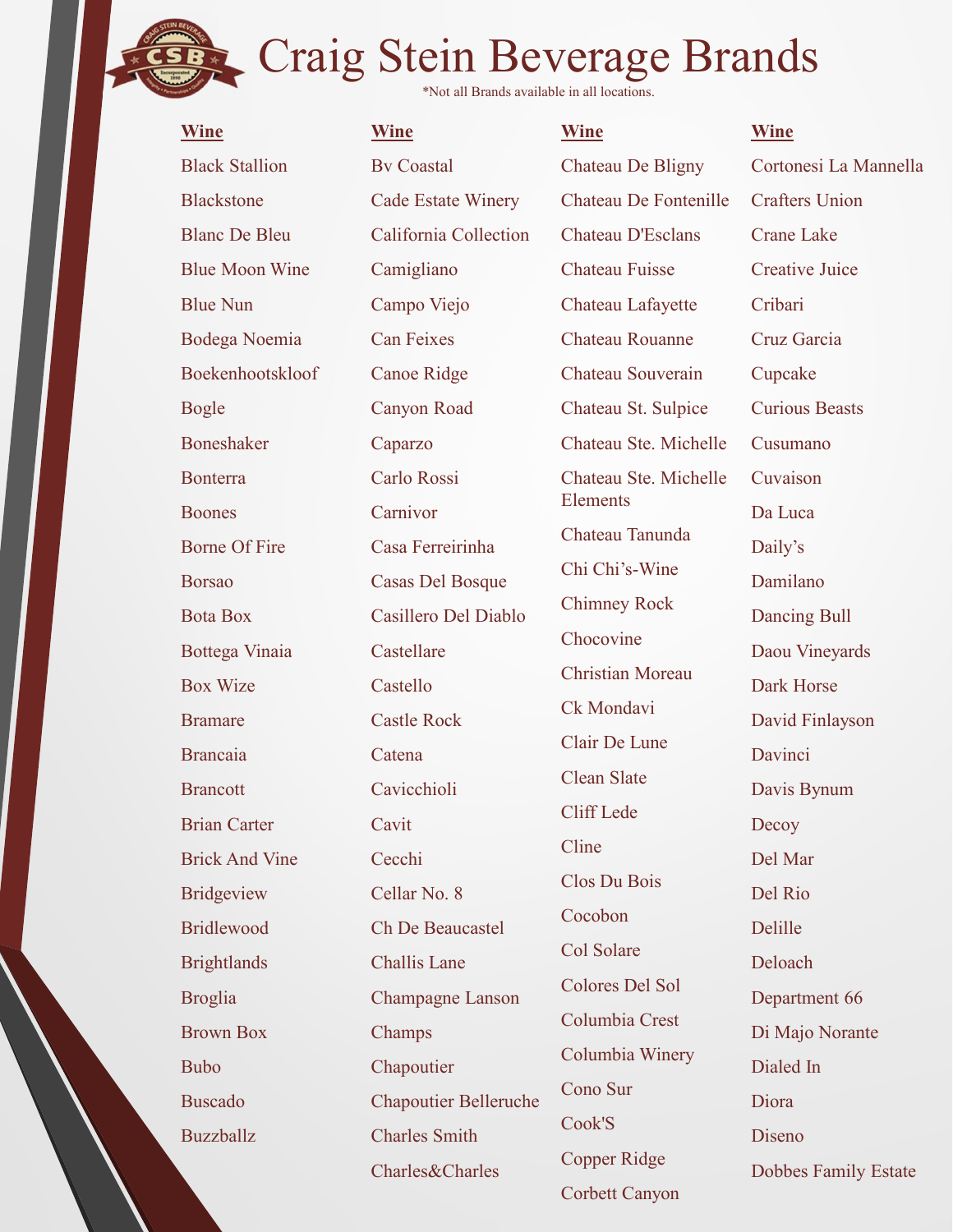\*Not all Brands available in all locations.

| <b>Wine</b>                    | <b>Wine</b>           | <b>Wine</b>             |
|--------------------------------|-----------------------|-------------------------|
| Domaine Chandon                | <b>Emerald Valley</b> | Franciscan              |
| Domaine De L'Aigle             | Encore                | <b>Francois Montand</b> |
| Domaine Faiveley               | Eola Hills            | <b>Franz Keller</b>     |
| Domaine Joseph Matrot Erath    |                       | Franzia                 |
| Domaine Magdalena              | Eroica                | Free Reign              |
| Domaine Marc Boillot           | Essay                 | Frei Brothers           |
| Domaine Michel Briday Estancia |                       | Freixenet               |
| <b>Domaine Serene</b>          | <b>Ethos</b>          | Frey                    |
| Domaine Ste Michelle           | Evenly                | Friedrich Wilhelm       |
| <b>Domaine Vincent</b>         | Exponential           | Gymnasium               |
| Girardin                       | Fairbanks             | Fritz Willi             |
| Domino                         | Famiglia              | Frog's Leap             |
| Don David                      | <b>Fat Bastard</b>    | Fruit & Flower          |
| Don Miguel                     | Fattoria Dei Barbi    | Gaetano                 |
| Don Px                         | Federalist            | Gaja                    |
| Dona Antonia                   | Fel                   | Gato Negro              |
| Dough                          | Ferrari Carano        | Gazela                  |
| Downes Family                  | <b>Fess Parker</b>    | Gekkeikan               |
| <b>Dreaming Tree</b>           | Fetzer                | Georges Duboeuf         |
| Drumheller                     | Finca-Frederick       | <b>Gerard Bertrand</b>  |
| <b>Duck Hunter</b>             | Wildman               | Gerstaecker             |
| <b>Duck Pond Cellars</b>       | Fisheye               | <b>Geyser Peak</b>      |
| Duorum                         | Fleur De Mer          | Gh Mumm                 |
| E & J Gallo                    | Flip Flop             | <b>Ghost Pines</b>      |
| Ecco Domani                    | Flybird               | Gina                    |
| Edgebaston                     | Fog Head              | Giulio Straccali        |
| Edna Valley                    | <b>Folie A Deux</b>   | <b>Glass Mountain</b>   |
| <b>Educated Guess</b>          | Folonari              | Gloria Ferrer           |
| El Enemigo                     | Francis Ford Coppola  | <b>Gnarly Head</b>      |
| Elsa Bianchi                   | Diamond               | Graffigna               |

dman Flop Head le A Deux **ne Wine** th Franzia Essay Frei Brothers Estancia Freixenet os Frey Evenly Friedrich Wilhelm Haras De **banks** iglia **Bastard** eralist Fel s Parker Fetzer Se ca-Frederick Wildman Gerstaecker Flip Flop Ghost Pines Flybird Gina Company of the Company of the Company of the Company of the Company of the Company of the Company of the Company of the Company of the Company of the Company of the Company of the Company of the Company of the Fog Head Giulio Straccali onari mond Francis Ford Coppola

Director's

Franz Keller Gymnasium Fritz Willi Frog's Leap Fruit & Flower Gaetano Gaja Gazela Gekkeikan<br>
Hillick & Hobbs Georges Duboeuf Gerard Bertrand Gloria Ferrer Gnarly Head Graffigna **Grattamacco** 

Encore Francois Montand Gruet Stein Beverage Brands<br>
\*Not all Brands available in all locations.<br>
Wine Wine Wine Emerald Valley Franciscan Gravel Bar<br>
Encore Francois Montand Gruet<br>
Eola Hills Franzia Hahn Founder's<br>
Erath Franzia Hahn Founder's<br>
Erect Eroica **Free Reign** Hahn Slh Eola Hills<br>
Erath Franz Keller<br>
Erach Franzia Hahn Founder's<br>
Eroica Free Reign Hahn Slh<br>
Essay Frei Brothers Hallmark<br>
Estancia Freixenet Hampton<br>
Ethos Frey Hanna<br>
Evenly Friedrich Wilhelm Haras De Pirque<br>
Exponential Gy Fisheye Geyser Peak II W. G. 11 Folie A Deux Glass Mountain **Wine Wine** Franciscan Gravel Bar Franzia Hahn Founder's Frey Hanna Franzia<br>
Free Reign<br>
Frei Brothers<br>
Free Reign<br>
Free Hann Slh<br>
Free Reign<br>
Free Hann Slh<br>
Free Hann Slh<br>
Free Hann Slh<br>
Free Hann Slh<br>
Free Hann Haras De Pirque<br>
Gymnasium<br>
Fritz Willi<br>
Frog's Leap<br>
Haradsnapper<br>
Fruit & F Frog's Leap<br>
Headsnapper<br>
Fruit & Flower<br>
Gaetano<br>
Gaetano<br>
Gagia<br>
Hecht & Bannier<br>
Hecht & Bannier<br>
Hecht & Bannier<br>
Hecht & Bannier<br>
Hecht & Bannier<br>
Hecht & Bannier<br>
Hecht & Bannier<br>
Hecht & Bannier<br>
Hecht Hecht<br>
Hillic **Gruet** H<sub>3</sub> Hahn Slh Hallmark Hampton **Mine**<br>
Wine<br>
Gravel Bar<br>
Gruet<br>
H3<br>
Hahn Founder's<br>
Hahn Slh<br>
Hallmark<br>
Hampton<br>
Hanna<br>
Haras De Pirque<br>
Haras De Pirque<br>
Hardys<br>
Hayes Ranch Hardys Hayes Ranch Headsnapper Hecht & Bannier Hedges Hess Select Hewitt High Note Hampton<br>Hanna<br>Haras De Pirque<br>Hardys<br>Hayes Ranch<br>Headsnapper<br>Hecht & Bannier<br>Hedges<br>Hess Select<br>Hewitt<br>Hillick & Hobbs<br>Hogue Cellars<br>Hogue Cellars<br>Hogue Cellars Hogue Cellars Honeywood House Wine House Wine Cocktail Hugel Hunt & Harvest Il Poggione Immortal Intrinsic Iron Side Ironstone Irony J. Lohr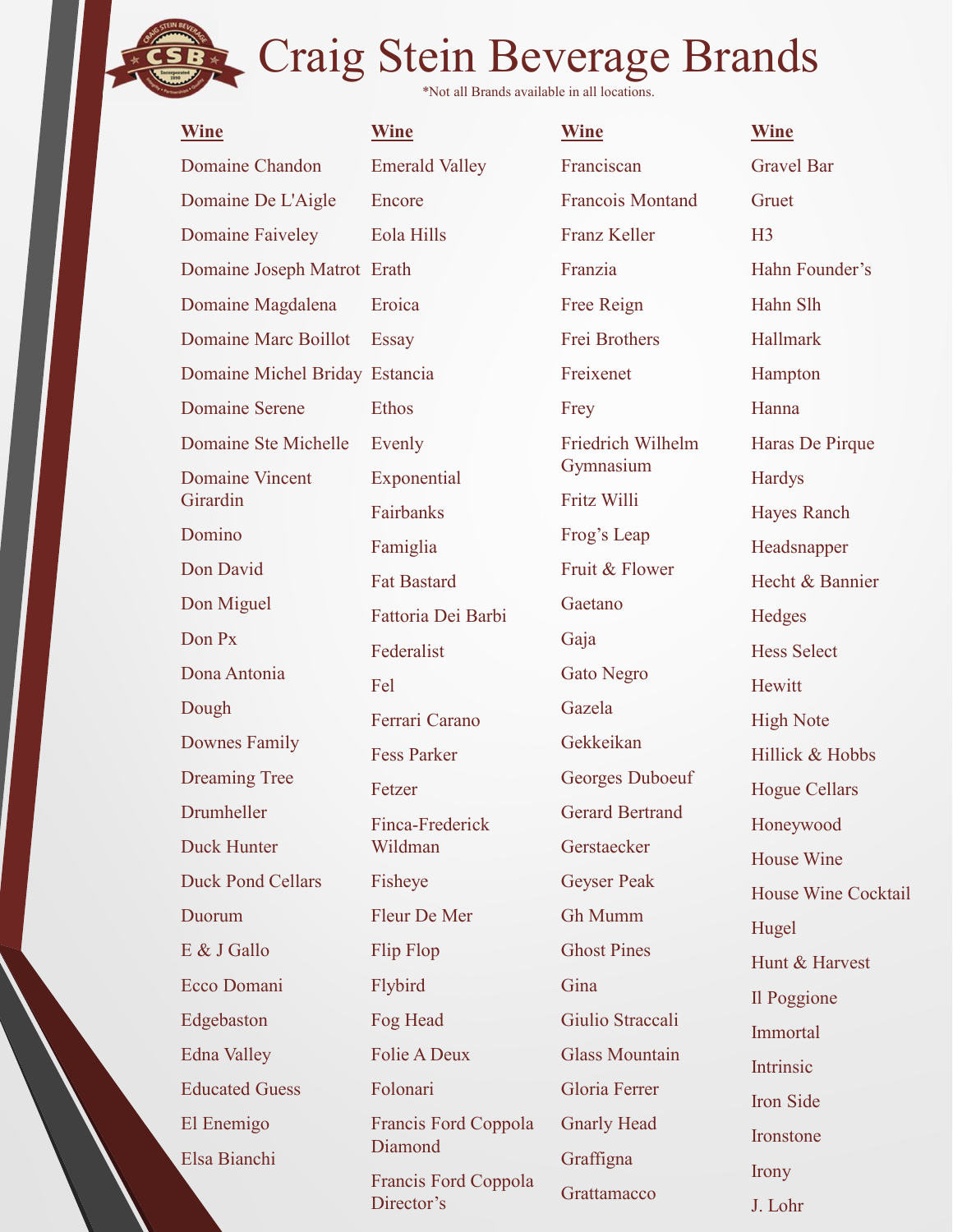| <b>Wine</b>         | <b>Wine</b>               | <b>Wine</b>          | <b>Wine</b>                |
|---------------------|---------------------------|----------------------|----------------------------|
| J. Vineyards        | La Bella                  | Locatour             | Mastroberardino            |
| Jacob's Creek       | La Crema                  | Long Meadow Ranch    | <b>Mateus</b>              |
| <b>Jam Cellars</b>  | La Flor                   | Long Shadows         | <b>Matthew Fox</b>         |
| Jaume Serra         | La Marca                  | <b>Looking Glass</b> | Meiomi                     |
| Jermann             | La Pincoya                | Los Dos              | Menage A Trois             |
| Jj Vincent          | La Scolca                 | Louis Jadot          | <b>Mercer Wine Estates</b> |
| Jnsq                | La Vieille Ferme          | Louis Martini        | Merf                       |
| Joe To Go           | Laguna                    | Love Olivia          | Mezzacorona                |
| <b>Joel Gott</b>    | Landmark                  | Loveblock            | Mia                        |
| Jolee               | Lange                     | Luca Bosio           | <b>Michael David</b>       |
| Josep Grau          | Lapostolle                | Luccio               | Michel Torino              |
| <b>Josh Cellars</b> | Las Rocas                 | Luddite              | <b>Middle Sister</b>       |
| Justin              | Laurelwood Wine           | Luigi Righetti       | Mija                       |
| K Pilota            | Lava Cap                  | Luisi                | Milbrandt                  |
| Kahlua              | Layer Cake                | Luke                 | Minimalista                |
| Keenan              | Le Chiuse                 | Luna De Oro          | Mirassou                   |
| Kendall Jackson     | Leaping Horse             | Lunetta              | Miraval                    |
| Kennedy Shah        | Lechthaler                | Macmurray Ranch      | Mogen David                |
| Kenwood             | Left Coast                | Madria               | Mohua                      |
| Kenwood Yulupa      | Leftie                    | Magnificent          | Momokawa                   |
| Kestrel             | Legado                    | Maison No. 9         | <b>Monkey Bay</b>          |
| Kibo                | Liberty Creek             | Manischewitz         | Moonstone                  |
| <b>Killer Drop</b>  | <b>Liberty School</b>     | Marchesi Di Barolo   | Morgan                     |
| Kim Crawford        | Liger-Belair              | Mark West            | Morimoto                   |
| <b>King Estates</b> | <b>Lindemans Wine</b>     | Markham              | Moselland                  |
| <b>Knotty Vines</b> | Line 39                   | Marques De Riscal    | Mount Fishtail             |
| Komodo Dragon       | Liqs                      | Martin Codax         | <b>Mount Peak</b>          |
| Korbel Sparkling    | Liquid Light              | Martini & Rossi      | <b>Mouton Cadet</b>        |
| Kris                | <b>Livingston Cellars</b> | Maryhill             | Mozelle                    |
|                     |                           |                      |                            |

Locations Maso

Maso Mumbo Jumbo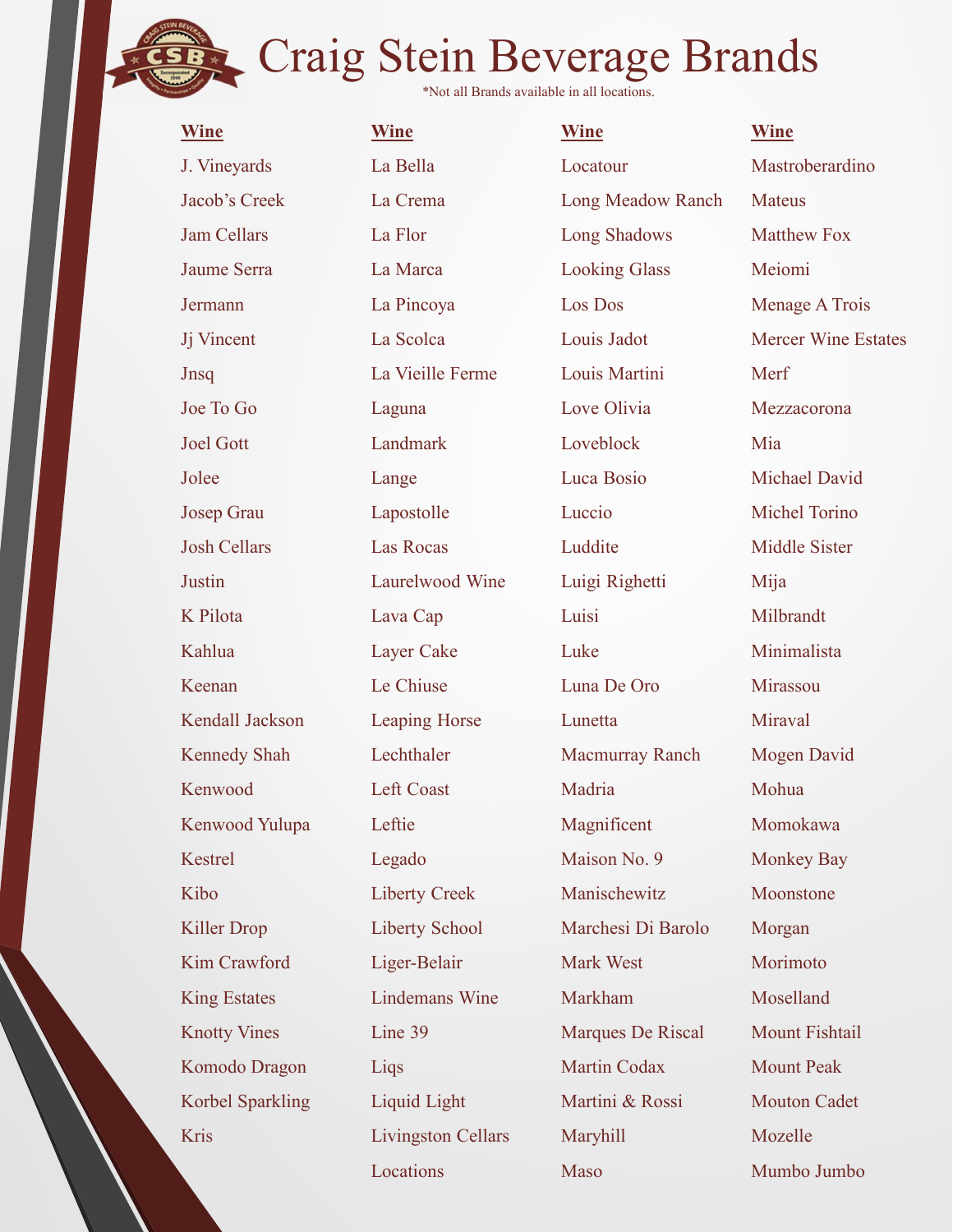\*Not all Brands available in all locations.

| <b>Wine</b>            | <b>Wine</b>                        |  |  |
|------------------------|------------------------------------|--|--|
| <b>Painted Wolf</b>    | Prayers Of Si                      |  |  |
| Palladio               | <b>Saints</b>                      |  |  |
| Pasanau                | Predator                           |  |  |
| <b>Pascal Jolivet</b>  | <b>Primal Roots</b>                |  |  |
| <b>Pascual Toso</b>    | Primo Amore                        |  |  |
| <b>Pasek Cellars</b>   | Princesa                           |  |  |
| <b>Patient Cottat</b>  | Produttori De<br><b>Barbaresco</b> |  |  |
| Patz & Hall            | Prophecy                           |  |  |
| Paul Hobbs             | Provenance                         |  |  |
| Paul Hobbs Felino      | Proverb                            |  |  |
| Paul Masson            | Prunotto                           |  |  |
| Pecchenino             | Psyche                             |  |  |
| Pendulum               | <b>Pure Paso</b>                   |  |  |
| Penfolds               | Quail Oak                          |  |  |
| Penner Ash             | Querceto                           |  |  |
| Perrier Jouet          | Quilceda Cree                      |  |  |
| Perrin                 | R.L. Buller &                      |  |  |
| Peter Vella            | Ram's Gate                         |  |  |
| Pico Maccario          | Rancho La Gl                       |  |  |
| Pieropan               | Ravenswood                         |  |  |
| Pike's                 | <b>Red Diamond</b>                 |  |  |
| Pine Ridge             | <b>Red Rock</b>                    |  |  |
| <b>Piper Heidsieck</b> | Relax                              |  |  |
| Plumpjack              | <b>Renato Ratti</b>                |  |  |
| Plungerhead            | Revelry                            |  |  |
| Pol Roger              | <b>Rex Goliath</b>                 |  |  |
| Ponsot                 | Riondo                             |  |  |
| Porta Vita             | Risata                             |  |  |
| Powder Keg             |                                    |  |  |

Wine Wine Painted Wolf **Prayers Of Sinners & Robert Mond** Palladio and the summer Pasanau and Pasanau Pascual Toso **Example 18 Stein Beverage Bractions**<br> **Example 18 Stein Beverage Bractions.**<br>
Wine Painted Wolf Prayers Of Sinners & Robert Mondavi Private<br>
Palladio<br>
Pasanau Predator Rocca Delle Macie<br>
Pascual Jolivet Primal Roots<br>
Pasc Patient Cottat Barbaresco Reserved by the Reserved Barbaresco Paul Hobbs<br>
Provenance Paul Hobbs Felino Paul Masson Departed Pecchenino D<sub>evele</sub> Pendulum Dura Daga Penfolds Quail Oak Ryan Farrell Penner Ash Querceto Perrin R.L. Buller & Sons Peter Vella<br>
Ram's Gate<br>
<sub>Ram</sub>'s Gate Pico Maccario Rancho La Gloria del Catolina Pieropan Ravenswood Santa Cristina Pike's Red Diamond Pine Ridge Red Rock and Red Rock Piper Heidsieck Delew Plumpjack<br>
Renato Ratti Plungerhead Develop Riunite (House Of Saints Predator Rocca Delle Macie Primal Roots Primo Amore Princesa Rodney Strong 21 TH 11 Stein Beverage Brands<br>
Wine Wine Wine<br>
Prayers Of Sinners & Robert Mondavi Private Seven Deadly<br>
Saints<br>
Predator Rocca Delle Macie<br>
Primal Roots<br>
Primal Roots<br>
Primo Amore Rock Point<br>
Primo Amore Rock Point<br>
Primo Amore R Prophecy Proverb Prunotto Psyche Pure Paso Frimo Amore<br>
Produttori Del<br>
Roder Pook Fonne<br>
Roder Sheep Thrills<br>
Prophecy<br>
Roscato<br>
Provenance<br>
Roscato<br>
Provenance<br>
Roscato<br>
Roscato<br>
Roscato<br>
Roscato<br>
Roscato<br>
Roscato<br>
Sheep Thrills<br>
Sheep Thrills<br>
Sheep Thrills<br>
She Relax Scarlet Vine Revelry Rex Goliath Riondo Risata Ram's Gate<br>
Santa Carolina<br>
Santa Carolina<br>
Santa Cristina<br>
Santa Cristina<br>
Santa Cristina<br>
Santa Cristina<br>
Santa Cristina<br>
Santa Cristina<br>
Santa Rive<br>
Santa Rive<br>
Santa Bookol Blosser<br>
Santa Santa Sokol Blosser<br>
Read Rock Banfi)

**Wine Wine** Select Transitions.<br>
Wine Wine Wine Robert Mondavi Private Seven Deadly<br>
Select Seven Falls<br>
Rocca Delle Macie Shadow Hill<br>
Rochioli Shafer<br>
Rock Point Shea<br>
Rodney Strong<br>
Rodney Strong Rochioli Rock Point Root 1 Rosatello Roscato Rose' Bae<br>Sho Chiku Bai Rotari Ruffino Rutherford Hill Ryan Patrick Sacha Lichine Saint Clair Samuel Charles Sandeman Santa Carolina Santa Cristina Santa Rita Santi Sawtooth Schloss Vollrads Schmitt Sohne Second Voyage Seghesio Segura Viudas Seven Daughters

Robert Mondavi Private Seven Deadly Seven Falls Shadow Hill Shafer Shea Sheep Thrills Sheffield Sherwood Estate Shimizu No Mai Wine<br>Seven Deadly<br>Seven Falls<br>Shadow Hill<br>Shafer<br>Sheep Thrills<br>Sheep Thrills<br>Sheep Thrills<br>Sheffield<br>Sherwood Estate<br>Shimizu No Mai<br>Sho Chiku Bai<br>Sho Chiku Bai<br>Sho Chiku Bai<br>Shooting Star Shooting Star Sileni Silk & Spice Silver Lake Silverado Simi Skamania Lodge Sky River Mead Skyfall Smith & Hook Snoqualmie Sokol Blosser Soleil Solena Sonoma Cutrer Sonoroso Southern Starz Spring Creek Spring Valley St. Cosme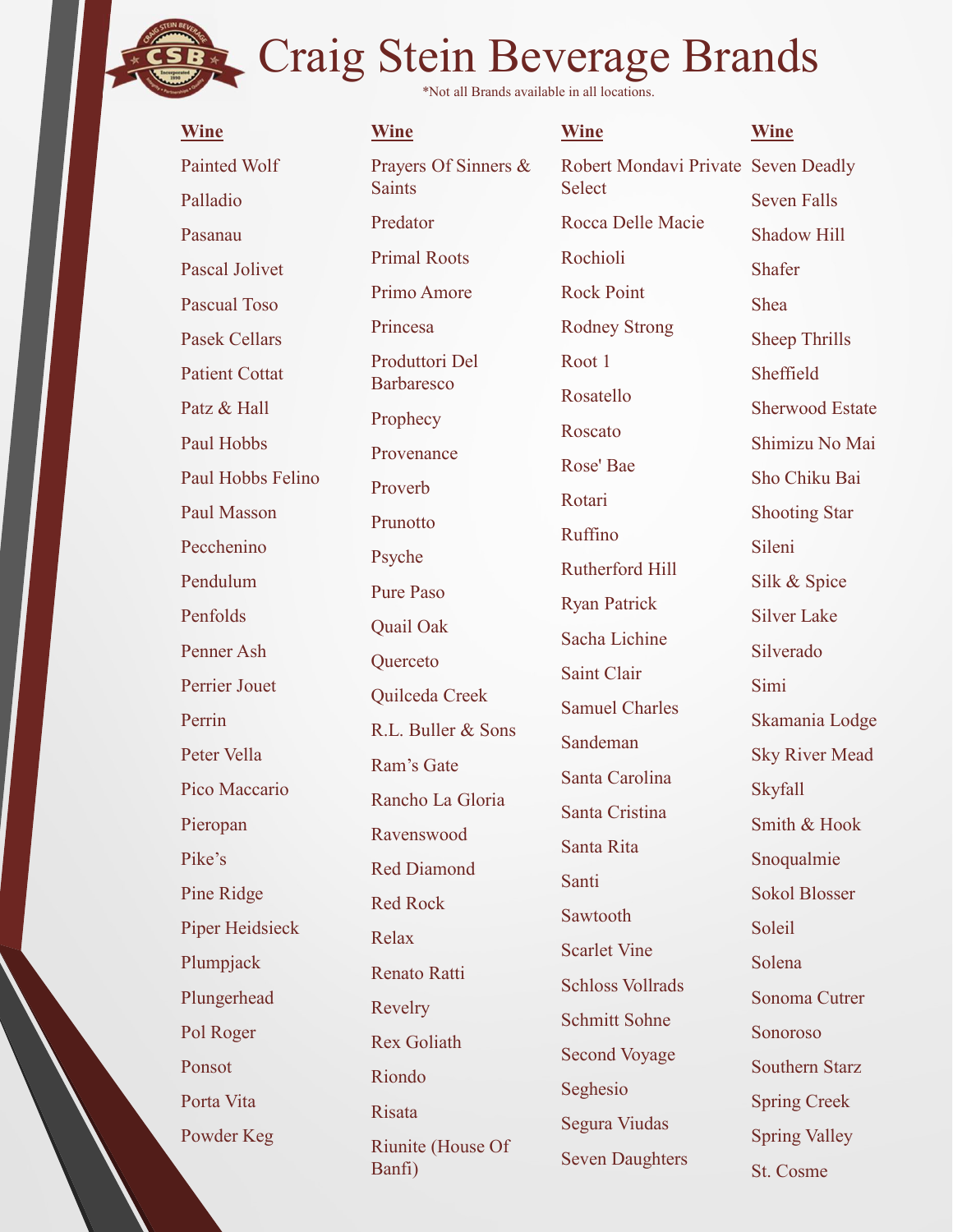| *Not all Brands available in all locations.<br><b>Wine</b><br><b>Wine</b><br><b>Wine</b><br><b>Wine</b><br>Vie Di Romans<br>Terlato<br><b>Townshend Cellar</b><br><b>Stag's Leap</b><br>Starborough<br>Terredora Di Paolo<br><b>Trackers Crossing</b><br>Villa Luisa<br>Starlight<br><b>Textbook</b><br>Trapiche<br>Villa Maria<br><b>Treasure Hunter</b><br>Vina Alicia<br><b>Starling Castle</b><br>The Beach<br><b>Steele</b><br>The Cosmic Egg<br><b>Triple Threat</b><br>Vina Bujanda<br>Stella Mia<br>The Creamery<br>Trojan Horse<br>Vina Eguia<br>The Headliner<br>Stella Rosa<br><b>Tropical Moscato</b><br>Vino Dei Fratelli<br><b>Turning Leaf</b><br><b>Stephane Aviron</b><br>The Infinite Monkey<br><b>Vinos De Los Muertos</b><br>Theorem<br>Viola Rosa<br><b>Sterling</b><br><b>Twenty Acres</b><br>The Pessimist<br>Twisted<br><b>Stimson Estates</b><br>Volver<br>The Pundit<br><b>Two Angels</b><br>Wairau River<br>Stoller<br>The Undergound Wine<br><b>Stone Cellars</b><br><b>Two Hands</b><br>Wander $+$ Ivy<br>Project<br><b>Two Vines</b><br>Stoneleigh<br><b>Warres</b><br>Thierry & Pascale<br>Matrot<br>Underwood<br>Waterbrook<br>Storypoint<br>Thistledown<br>Studio<br><b>Unlikely Path</b><br>Wente<br><b>Thomas Morey</b><br>Sunny With A Chance<br><b>Uno Mas</b><br>Whidbeys<br>of Flowers<br>Three Finger Jack<br>Unruly<br>White Knight<br>Sunseeker<br>Three Ghost Vine<br>Upchurch<br>Whitehaven<br><b>Sutter Home</b><br>Thrive<br>William Hill<br>Uppercut<br><b>Tablas Creek</b><br><b>Thurston Wolfe</b><br><b>Uptown Wine Cocktails Wilson Creek</b><br>Tait<br>Tiefenbrunner<br>Valentin Bianchi<br>Wine By Joe<br><b>Takara Sake</b><br>Tilia<br>Valentin V<br><b>Winemakers Selection</b><br>Talbott<br><b>Tinto Negro</b><br>Vampire-Wine<br>Wintersaison<br>Talley<br><b>Tinto Pesquera</b><br>Vandori<br>Woodbridge<br>Taralyn<br>Tisdale<br><b>Woodward Canyon</b><br>Vega<br>Tarima Hill Monastrell<br><b>Toasted Head</b><br>Wycliff<br>Vendange<br><b>Tattoo Girl</b><br>Tomasello<br>Verdi<br>Xiloca<br><b>Taylor Country Cellars</b><br><b>Top Box</b><br><b>Yellow Tail</b><br>Veuve Clicquot<br><b>Taylor Desserts</b><br><b>Torbreck</b><br>Vidal<br>Yes Way<br><b>Tenet Wines</b><br>Tormaresca |  | Craig Stein Beverage Brands |           |
|-------------------------------------------------------------------------------------------------------------------------------------------------------------------------------------------------------------------------------------------------------------------------------------------------------------------------------------------------------------------------------------------------------------------------------------------------------------------------------------------------------------------------------------------------------------------------------------------------------------------------------------------------------------------------------------------------------------------------------------------------------------------------------------------------------------------------------------------------------------------------------------------------------------------------------------------------------------------------------------------------------------------------------------------------------------------------------------------------------------------------------------------------------------------------------------------------------------------------------------------------------------------------------------------------------------------------------------------------------------------------------------------------------------------------------------------------------------------------------------------------------------------------------------------------------------------------------------------------------------------------------------------------------------------------------------------------------------------------------------------------------------------------------------------------------------------------------------------------------------------------------------------------------------------------------------------------------------------------------------------------------------------------------------------------------------------------------------------------------------------------------------------------------------------------------------------------------------------------------------------------------------|--|-----------------------------|-----------|
|                                                                                                                                                                                                                                                                                                                                                                                                                                                                                                                                                                                                                                                                                                                                                                                                                                                                                                                                                                                                                                                                                                                                                                                                                                                                                                                                                                                                                                                                                                                                                                                                                                                                                                                                                                                                                                                                                                                                                                                                                                                                                                                                                                                                                                                             |  |                             |           |
|                                                                                                                                                                                                                                                                                                                                                                                                                                                                                                                                                                                                                                                                                                                                                                                                                                                                                                                                                                                                                                                                                                                                                                                                                                                                                                                                                                                                                                                                                                                                                                                                                                                                                                                                                                                                                                                                                                                                                                                                                                                                                                                                                                                                                                                             |  |                             |           |
|                                                                                                                                                                                                                                                                                                                                                                                                                                                                                                                                                                                                                                                                                                                                                                                                                                                                                                                                                                                                                                                                                                                                                                                                                                                                                                                                                                                                                                                                                                                                                                                                                                                                                                                                                                                                                                                                                                                                                                                                                                                                                                                                                                                                                                                             |  |                             |           |
|                                                                                                                                                                                                                                                                                                                                                                                                                                                                                                                                                                                                                                                                                                                                                                                                                                                                                                                                                                                                                                                                                                                                                                                                                                                                                                                                                                                                                                                                                                                                                                                                                                                                                                                                                                                                                                                                                                                                                                                                                                                                                                                                                                                                                                                             |  |                             |           |
|                                                                                                                                                                                                                                                                                                                                                                                                                                                                                                                                                                                                                                                                                                                                                                                                                                                                                                                                                                                                                                                                                                                                                                                                                                                                                                                                                                                                                                                                                                                                                                                                                                                                                                                                                                                                                                                                                                                                                                                                                                                                                                                                                                                                                                                             |  |                             |           |
|                                                                                                                                                                                                                                                                                                                                                                                                                                                                                                                                                                                                                                                                                                                                                                                                                                                                                                                                                                                                                                                                                                                                                                                                                                                                                                                                                                                                                                                                                                                                                                                                                                                                                                                                                                                                                                                                                                                                                                                                                                                                                                                                                                                                                                                             |  |                             |           |
|                                                                                                                                                                                                                                                                                                                                                                                                                                                                                                                                                                                                                                                                                                                                                                                                                                                                                                                                                                                                                                                                                                                                                                                                                                                                                                                                                                                                                                                                                                                                                                                                                                                                                                                                                                                                                                                                                                                                                                                                                                                                                                                                                                                                                                                             |  |                             |           |
|                                                                                                                                                                                                                                                                                                                                                                                                                                                                                                                                                                                                                                                                                                                                                                                                                                                                                                                                                                                                                                                                                                                                                                                                                                                                                                                                                                                                                                                                                                                                                                                                                                                                                                                                                                                                                                                                                                                                                                                                                                                                                                                                                                                                                                                             |  |                             |           |
|                                                                                                                                                                                                                                                                                                                                                                                                                                                                                                                                                                                                                                                                                                                                                                                                                                                                                                                                                                                                                                                                                                                                                                                                                                                                                                                                                                                                                                                                                                                                                                                                                                                                                                                                                                                                                                                                                                                                                                                                                                                                                                                                                                                                                                                             |  |                             |           |
|                                                                                                                                                                                                                                                                                                                                                                                                                                                                                                                                                                                                                                                                                                                                                                                                                                                                                                                                                                                                                                                                                                                                                                                                                                                                                                                                                                                                                                                                                                                                                                                                                                                                                                                                                                                                                                                                                                                                                                                                                                                                                                                                                                                                                                                             |  |                             |           |
|                                                                                                                                                                                                                                                                                                                                                                                                                                                                                                                                                                                                                                                                                                                                                                                                                                                                                                                                                                                                                                                                                                                                                                                                                                                                                                                                                                                                                                                                                                                                                                                                                                                                                                                                                                                                                                                                                                                                                                                                                                                                                                                                                                                                                                                             |  |                             |           |
|                                                                                                                                                                                                                                                                                                                                                                                                                                                                                                                                                                                                                                                                                                                                                                                                                                                                                                                                                                                                                                                                                                                                                                                                                                                                                                                                                                                                                                                                                                                                                                                                                                                                                                                                                                                                                                                                                                                                                                                                                                                                                                                                                                                                                                                             |  |                             |           |
|                                                                                                                                                                                                                                                                                                                                                                                                                                                                                                                                                                                                                                                                                                                                                                                                                                                                                                                                                                                                                                                                                                                                                                                                                                                                                                                                                                                                                                                                                                                                                                                                                                                                                                                                                                                                                                                                                                                                                                                                                                                                                                                                                                                                                                                             |  |                             |           |
|                                                                                                                                                                                                                                                                                                                                                                                                                                                                                                                                                                                                                                                                                                                                                                                                                                                                                                                                                                                                                                                                                                                                                                                                                                                                                                                                                                                                                                                                                                                                                                                                                                                                                                                                                                                                                                                                                                                                                                                                                                                                                                                                                                                                                                                             |  |                             |           |
|                                                                                                                                                                                                                                                                                                                                                                                                                                                                                                                                                                                                                                                                                                                                                                                                                                                                                                                                                                                                                                                                                                                                                                                                                                                                                                                                                                                                                                                                                                                                                                                                                                                                                                                                                                                                                                                                                                                                                                                                                                                                                                                                                                                                                                                             |  |                             |           |
|                                                                                                                                                                                                                                                                                                                                                                                                                                                                                                                                                                                                                                                                                                                                                                                                                                                                                                                                                                                                                                                                                                                                                                                                                                                                                                                                                                                                                                                                                                                                                                                                                                                                                                                                                                                                                                                                                                                                                                                                                                                                                                                                                                                                                                                             |  |                             |           |
|                                                                                                                                                                                                                                                                                                                                                                                                                                                                                                                                                                                                                                                                                                                                                                                                                                                                                                                                                                                                                                                                                                                                                                                                                                                                                                                                                                                                                                                                                                                                                                                                                                                                                                                                                                                                                                                                                                                                                                                                                                                                                                                                                                                                                                                             |  |                             |           |
|                                                                                                                                                                                                                                                                                                                                                                                                                                                                                                                                                                                                                                                                                                                                                                                                                                                                                                                                                                                                                                                                                                                                                                                                                                                                                                                                                                                                                                                                                                                                                                                                                                                                                                                                                                                                                                                                                                                                                                                                                                                                                                                                                                                                                                                             |  |                             |           |
|                                                                                                                                                                                                                                                                                                                                                                                                                                                                                                                                                                                                                                                                                                                                                                                                                                                                                                                                                                                                                                                                                                                                                                                                                                                                                                                                                                                                                                                                                                                                                                                                                                                                                                                                                                                                                                                                                                                                                                                                                                                                                                                                                                                                                                                             |  |                             |           |
|                                                                                                                                                                                                                                                                                                                                                                                                                                                                                                                                                                                                                                                                                                                                                                                                                                                                                                                                                                                                                                                                                                                                                                                                                                                                                                                                                                                                                                                                                                                                                                                                                                                                                                                                                                                                                                                                                                                                                                                                                                                                                                                                                                                                                                                             |  |                             |           |
|                                                                                                                                                                                                                                                                                                                                                                                                                                                                                                                                                                                                                                                                                                                                                                                                                                                                                                                                                                                                                                                                                                                                                                                                                                                                                                                                                                                                                                                                                                                                                                                                                                                                                                                                                                                                                                                                                                                                                                                                                                                                                                                                                                                                                                                             |  |                             |           |
|                                                                                                                                                                                                                                                                                                                                                                                                                                                                                                                                                                                                                                                                                                                                                                                                                                                                                                                                                                                                                                                                                                                                                                                                                                                                                                                                                                                                                                                                                                                                                                                                                                                                                                                                                                                                                                                                                                                                                                                                                                                                                                                                                                                                                                                             |  |                             |           |
|                                                                                                                                                                                                                                                                                                                                                                                                                                                                                                                                                                                                                                                                                                                                                                                                                                                                                                                                                                                                                                                                                                                                                                                                                                                                                                                                                                                                                                                                                                                                                                                                                                                                                                                                                                                                                                                                                                                                                                                                                                                                                                                                                                                                                                                             |  |                             |           |
|                                                                                                                                                                                                                                                                                                                                                                                                                                                                                                                                                                                                                                                                                                                                                                                                                                                                                                                                                                                                                                                                                                                                                                                                                                                                                                                                                                                                                                                                                                                                                                                                                                                                                                                                                                                                                                                                                                                                                                                                                                                                                                                                                                                                                                                             |  |                             |           |
|                                                                                                                                                                                                                                                                                                                                                                                                                                                                                                                                                                                                                                                                                                                                                                                                                                                                                                                                                                                                                                                                                                                                                                                                                                                                                                                                                                                                                                                                                                                                                                                                                                                                                                                                                                                                                                                                                                                                                                                                                                                                                                                                                                                                                                                             |  |                             |           |
|                                                                                                                                                                                                                                                                                                                                                                                                                                                                                                                                                                                                                                                                                                                                                                                                                                                                                                                                                                                                                                                                                                                                                                                                                                                                                                                                                                                                                                                                                                                                                                                                                                                                                                                                                                                                                                                                                                                                                                                                                                                                                                                                                                                                                                                             |  |                             |           |
|                                                                                                                                                                                                                                                                                                                                                                                                                                                                                                                                                                                                                                                                                                                                                                                                                                                                                                                                                                                                                                                                                                                                                                                                                                                                                                                                                                                                                                                                                                                                                                                                                                                                                                                                                                                                                                                                                                                                                                                                                                                                                                                                                                                                                                                             |  |                             |           |
|                                                                                                                                                                                                                                                                                                                                                                                                                                                                                                                                                                                                                                                                                                                                                                                                                                                                                                                                                                                                                                                                                                                                                                                                                                                                                                                                                                                                                                                                                                                                                                                                                                                                                                                                                                                                                                                                                                                                                                                                                                                                                                                                                                                                                                                             |  |                             |           |
|                                                                                                                                                                                                                                                                                                                                                                                                                                                                                                                                                                                                                                                                                                                                                                                                                                                                                                                                                                                                                                                                                                                                                                                                                                                                                                                                                                                                                                                                                                                                                                                                                                                                                                                                                                                                                                                                                                                                                                                                                                                                                                                                                                                                                                                             |  |                             |           |
|                                                                                                                                                                                                                                                                                                                                                                                                                                                                                                                                                                                                                                                                                                                                                                                                                                                                                                                                                                                                                                                                                                                                                                                                                                                                                                                                                                                                                                                                                                                                                                                                                                                                                                                                                                                                                                                                                                                                                                                                                                                                                                                                                                                                                                                             |  |                             |           |
|                                                                                                                                                                                                                                                                                                                                                                                                                                                                                                                                                                                                                                                                                                                                                                                                                                                                                                                                                                                                                                                                                                                                                                                                                                                                                                                                                                                                                                                                                                                                                                                                                                                                                                                                                                                                                                                                                                                                                                                                                                                                                                                                                                                                                                                             |  |                             |           |
|                                                                                                                                                                                                                                                                                                                                                                                                                                                                                                                                                                                                                                                                                                                                                                                                                                                                                                                                                                                                                                                                                                                                                                                                                                                                                                                                                                                                                                                                                                                                                                                                                                                                                                                                                                                                                                                                                                                                                                                                                                                                                                                                                                                                                                                             |  | Vidal Fleury                | Yomi Sake |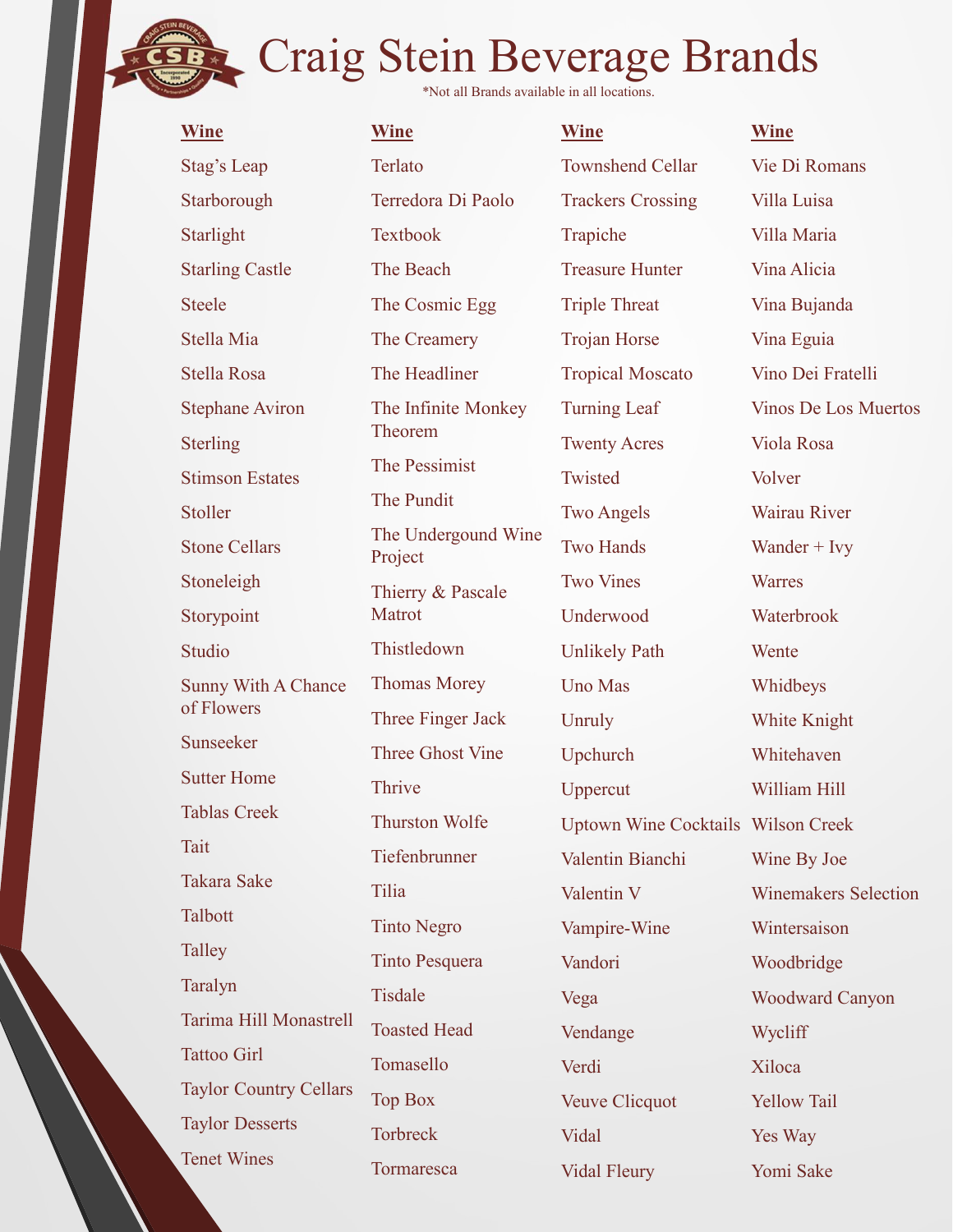| <b>Wine</b>               | Non-Alcohol                          | <b>Non-Alcohol</b> | <b>Spirits</b>                |
|---------------------------|--------------------------------------|--------------------|-------------------------------|
| Yuste                     | Crush                                | <b>RC</b> Cola     | Benjamin's                    |
| Z. Alexander Brown        | Defy                                 | Reed's             | Beyond                        |
| Zardetto                  | <b>Essentia Water</b>                | Reed's Soda        | <b>Bonfire</b>                |
| Zenato                    | Evian                                | Revitalyte         | Chi Chi's-Spirits             |
| <b>Non-Alcohol</b>        | Fiji                                 | <b>Riot Energy</b> | Coco                          |
| 3D Energy                 | G Fuel                               | Runa               | Copperworks                   |
| 5 Hour Energy             | Green Mountain Brands San Pellegrino |                    | Crown Czar                    |
| 7Up                       | Hemp Hop                             | Sierra Mist        | Dry Fly                       |
| A&W                       | Henry Weinhard's Soda Snapple        |                    | Duggan's                      |
| Acqua Panna               | Humm Kombucha                        | Stewart's          | <b>Flaming Bull</b>           |
| Adrenaline Shoc           | <b>Jarritos</b>                      | Sunkist            | <b>Fremont Mischief</b>       |
| Alani Energy Drink        | <b>Jelly Belly Sparkling</b>         | Tea Of A Kind      | Friar Cor                     |
| Alani Nu                  | Water                                | V8                 | Ghost Owl                     |
| Arizona                   | Jones Soda                           | Venom              | <b>Glacier Bay</b>            |
| Arrowhead                 | La Colombe                           | Vernor's Ginger    | <b>Gran Citron</b>            |
| Bai                       | Lagunitas Non-Alch                   | Virgil's           | <b>Heart Of The Blues</b>     |
| <b>Bawls</b>              | Langer's                             | Virgil's Soda      | <b>High Noon</b>              |
| <b>Black Rifle Coffee</b> | Lifeaid                              | Vita Coco          | Hornitos Hard Seltzer         |
| Company                   | Lifeaid Hemp                         | Wired              | J P Trodden                   |
| C2O                       | Mott's                               | Xyience            | J. Seeds                      |
| Canada Dry                | Mug Root Beer                        | Yoohoo             | James Oliver                  |
| Cascade Ice               | Muscle Milk                          | Zoa Energy         | Jameson                       |
| <b>CBD</b> Living         | Musclepharm                          | <b>Spirits</b>     | Jim Beam                      |
| Celsius                   | Nantucket                            | 1800 Margarita     | John Jacob                    |
| Cherrish                  | Nesquik                              | 3 Howls            | Joia                          |
| <b>Clearly Canadian</b>   | <b>Nestea</b>                        | 4 Spirits          | <b>Jolly Roger</b>            |
| Coffee-Mate               | Perrier                              | 8 Seconds          | <b>Jose Cuervo Authentics</b> |
| Core                      | <b>Poland Springs</b>                | Absolut            | Jose Cuervo Gold              |
| <b>Country Time</b>       | Polar                                | Arette             | <b>Jose Cuervo Mixers</b>     |
| <b>Crater Lake</b>        | Polar Frost                          | Bainbridge         | Jose Cuervo Playamar          |

Bellringer

Prime

King Distillery-Spirits